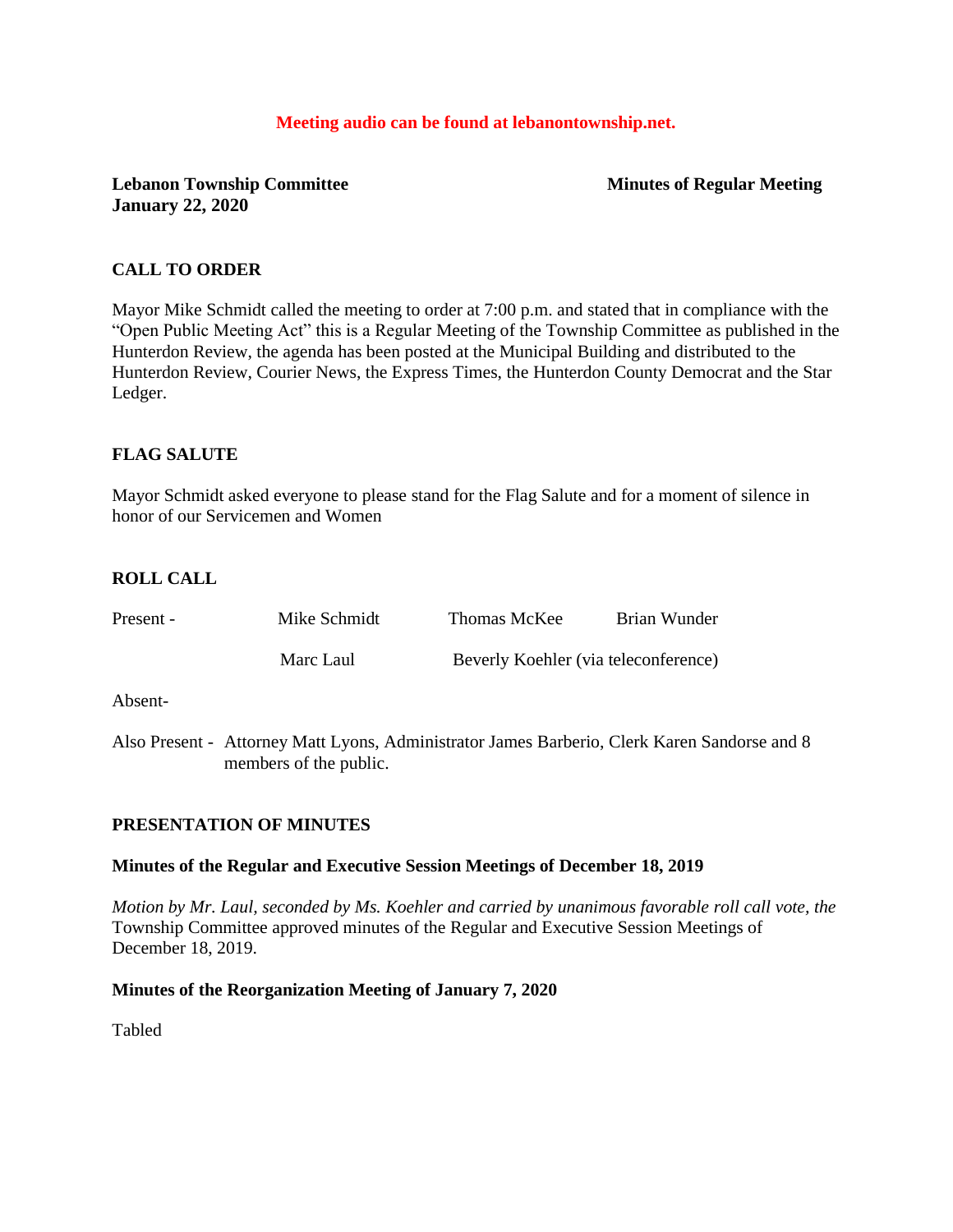LTCM 01/22/2020 Page **2** of **8**

### **PUBLIC COMMENTS – for agenda items only.**

*Motion by Mr. Laul, seconded by Mr. McKee and carried by unanimous favorable roll call vote, the* Township Committee opened the public comment portion of the meeting.

There were no comments from the public.

*Motion by Mr. Wunder, seconded by Mr. Laul and carried by unanimous favorable roll call vote, the* Township Committee closed the Public Comment portion of the meeting.

## **ORDINANCES**

## **Introduction – Ordinance 2020-20**

After the introduction for Ordinance No. 2020-02, at the January 7, 2020 meeting, it was discovered that there were technicalities that needed to be amended in the ordinance. Consequently, the ordinance was never published or posted. The ordinance has been amended for reintroduction at this meeting.

*Motion by Mr. Laul, seconded by Mr. McKee and carried by favorable roll call vote, the Township* Committee rescinded the motion made to introduce Ordinance No. 2020-02 at the January 7, 2020 meeting.

*Motion by Mr. Wunder, seconded by Mr. Laul and carried by favorable roll call vote, the Township* Committee approved Ordinance No. 2020-02, on first reading, as entitled below.

# TOWNSHIP OF LEBANON - COUNTY OF HUNTERDON ORDINANCE NO. 2020-02 AN ORDINANCE AUTHORIZING THE 2020 SALARY FOR OFFICERS AND EMPLOYEES OF THE TOWNSHIP OF LEBANON, COUNTY OF HUNTERDON, STATE OF NEW JERSEY

## **Public Hearing to be held on February 5, 2020**

#### **RESOLUTIONS**

#### **Resolution No. 22-2020 – Professional Services Appointment – Tax Appeal Attorney**

*Motion by Mr. Laul, seconded by Ms. Koehler and carried by unanimous favorable roll call vote,* the Township Committee approved Resolution No. 22-2020 as written below.

> TOWNSHIP OF LEBANON COUNTY OF HUNTERDON STATE OF NEW JERSEY RESOLUTION NO. 22-2020 PROFESSIONAL SERVICE APPOINTMENTS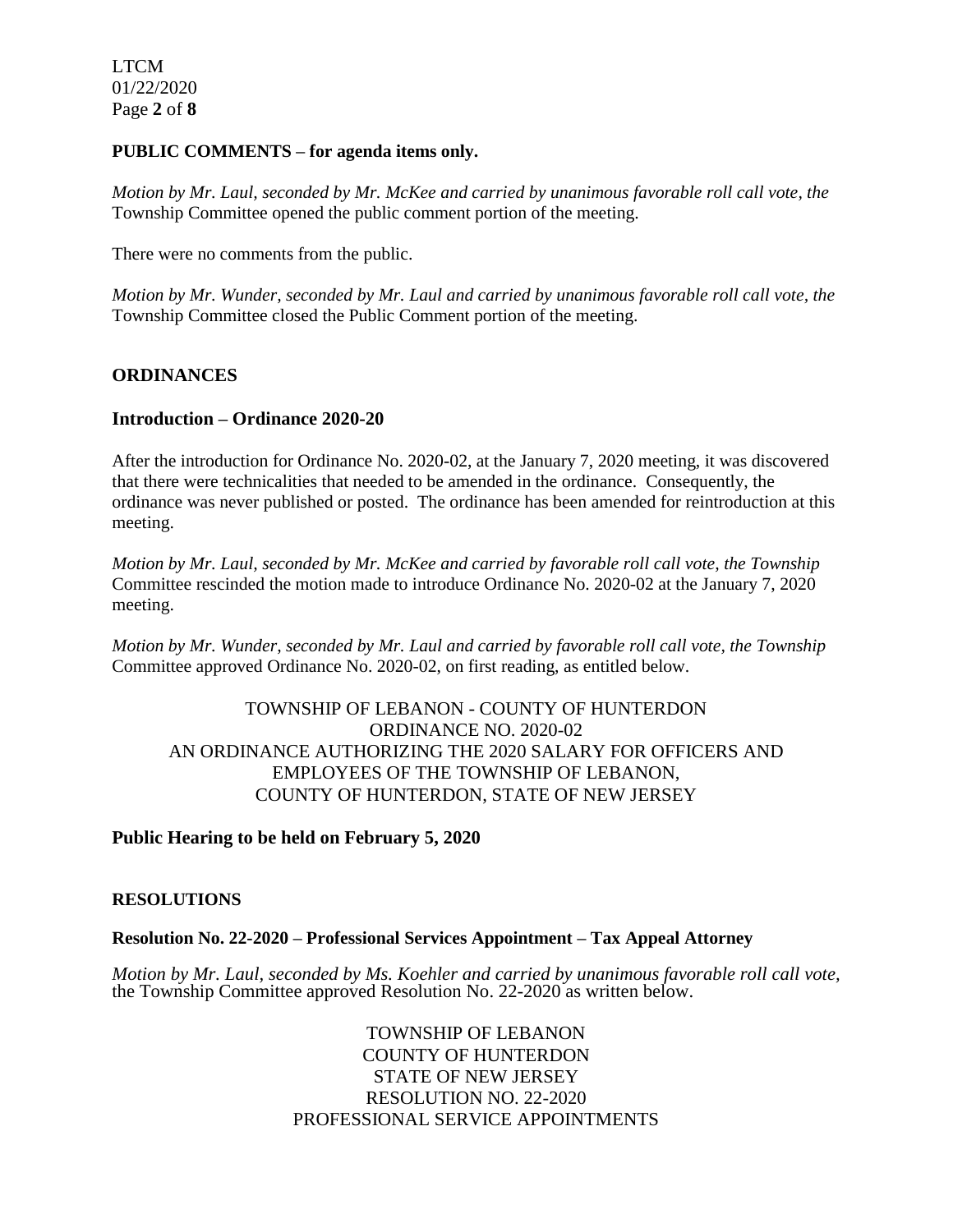LTCM 01/22/2020 Page **3** of **8**

WHEREAS, there exists a need for Attorneys, Engineers, and Professional Experts for the Township of Lebanon, and

WHEREAS, the Local Public Contracts Law (N.J.S. A. 40A:11-1 et seq.) required that the resolution authorizing the award of contracts for "Professional Services" without competitive bids must be publicly advertised; and

WHEREAS, the Mayor, Township Clerk and Chief Financial Officer are hereby authorized and directed to execute the agreements; and

WHEREAS sufficient funds are available in the 2020 Temporary Budget and will be made available in the 2020 Municipal Budget for the Township of Lebanon for such services.

NOW THEREFORE, BE IT RESOLVED by the Township Committee of the Township of Lebanon, in the County of Hunterdon, on this  $22<sup>nd</sup>$  day of January, 2020 as follows:

Martin Allen of DiFrancesco, Bateman, Kunzman, Davis, Lehrer & Flaum, P.C is hereby appointed as Tax Appeal Attorney for the Township of Lebanon for the year 2020.

### **Resolution No. 23-2020 – Redemption of Tax Sale Certificate – Block 11 Lot 45**

*Motion by Mr. Laul, seconded by Mr. Wunder and carried by unanimous favorable roll call vote,* the Township Committee approved Resolution No. 23-2020 as written below.

# TOWNSHIP OF LEBANON COUNTY OF HUNTERDON STATE OF NEW JERSEY RESOLUTION NO. 23-2020 REDEMPTION OF TAX SALE CERTIFICATE

WHEREAS the Tax Collector did sell a Tax Sale Certificate  $#201203$  on October  $10^{th}$ 2012 to Lebanon Township and,

WHEREAS the amount of \$182.79 has been collected from A Absolute Escrow Settlement Company Inc, for Block 11 Lot 45, High Bridge Califon, Lebanon Township for the redemption of Tax Sale Certificate #201203,

THEREFORE, BE IT RESOLVED that the Treasurer be authorized to prepare and the Mayor, Treasurer and Clerk be authorized to sign a check in the amount of \$182.79 to Lebanon Township.

#### **Resolution No. 24-2020 – Re-appointing Certified Municipal Registrar**

*Motion by Mr. Laul, seconded by Mr. McKee and carried by unanimous favorable roll call vote,* the Township Committee approved Resolution No. 24-2020 as written below.

> TOWNSHIP OF LEBANON HUNTERDON COUNTY, NEW JERSEY RESOLUTION NO. 24-2020 REAPPOINTING THE LOCAL REGISTRAR OF VITAL STATISTICS

WHEREAS, the State of New Jersey requires that every municipality shall have a Registrar of Vital Statistics; and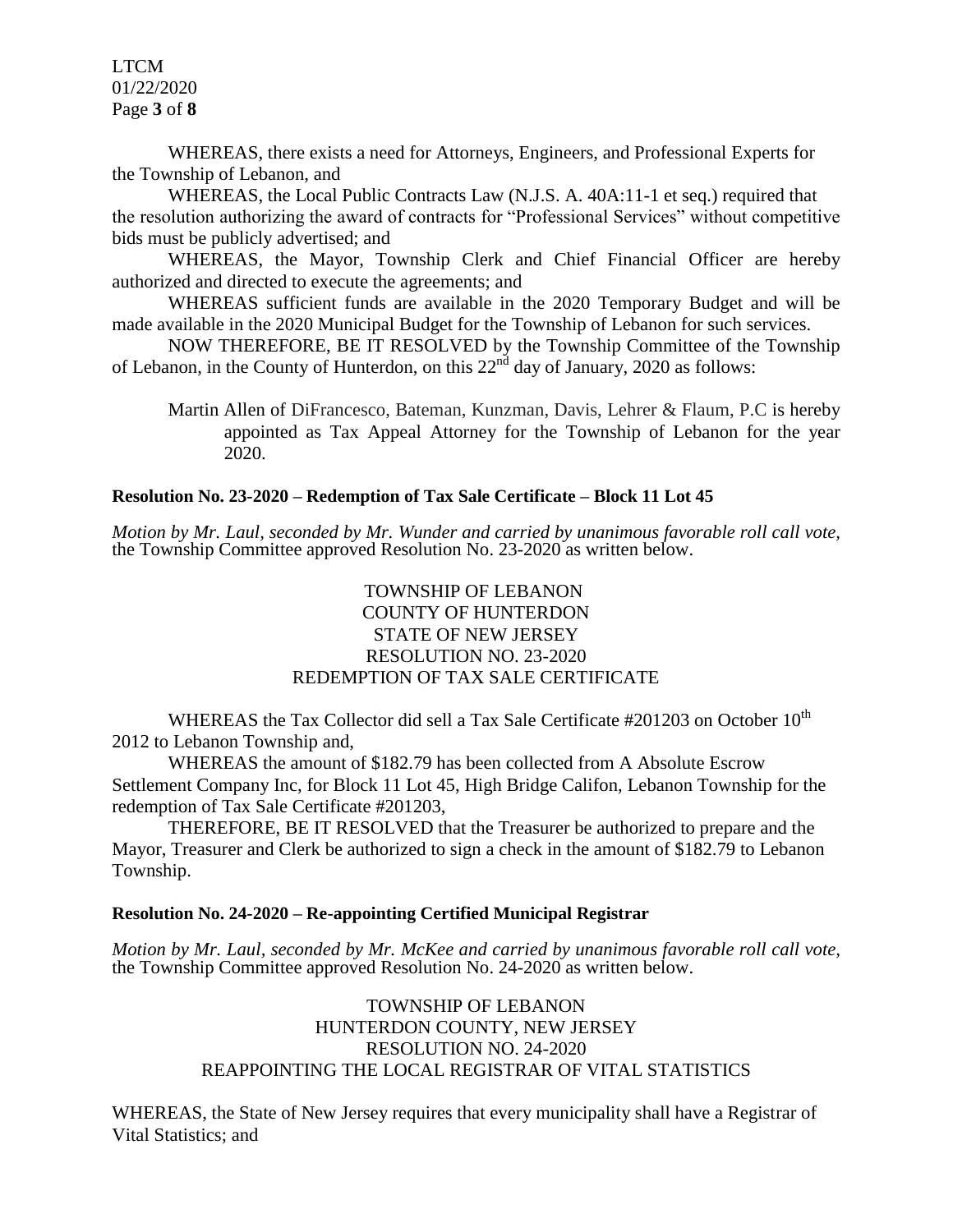LTCM 01/22/2020 Page **4** of **8**

WHEREAS, N.J.S.A. 26: 8-13 requires that the local Registrar be appointed through municipal resolution every three years; and

WHEREAS, Karen Sandorse has served Lebanon Township as local Registrar since 2004. NOW, THEREFORE, BE IT RESOLVED that Karen J. Sandorse, be re-appointed as Registrar with her term expiring December 31, 2022.

BE IT FURTHER RESOLVED that a certified copy of this resolution be sent to the New Jersey State Office of Vital Statistics and Registry, to be kept on file for 30 years.

# **OLD BUSINESS**

**Tax Collector Position Update – Tabled to Executive Session**

**DPW Employee Hires - Tabled to Executive Session**

# **ADMINISTRATOR UPDATE**

Mr. Barberio informed the Committee that he expects to have the Personnel Manual completed by the end of February. He will then review it with the Township Attorney, prior to providing it to the Committee for approval.

Mr. Barberio said that once a new Tax Collector is appointed, he will work with them on the feasibility of providing online tax payments for the Township.

Mr. Barberio stated that as per the Township's IT Specialist we need to update seven of the computers in the Municipal Office. They need to be upgraded to Windows 10. Email integration will be included also in the process also.

## **NEW BUSINESS**

**Police Chief's Request to Purchase a 2020 Ford F150 4x4 Crew Cab -** Tabled

**Police Chief's Request to Begin Hiring Process -** Tabled

## **NJWSA – Hazardous Tree Removal on Open Space Properties**

Mr. Laul stated that he was notified by Ms. Julie Shelly, of the New Jersey Water Supply Authority, that they conducted a hazardous tree survey on the jointly owned Nicholson and Schaaf properties. NJSWA is willing to share 50% of the cost for the removal of 18 hazardous trees on the properties.

*Motion by Mr. Laul, seconded by Mr. McKee and carried by unanimous favorable roll call vote,* the Township Committee authorized the 50% cost share for the removal of 18 hazardous trees on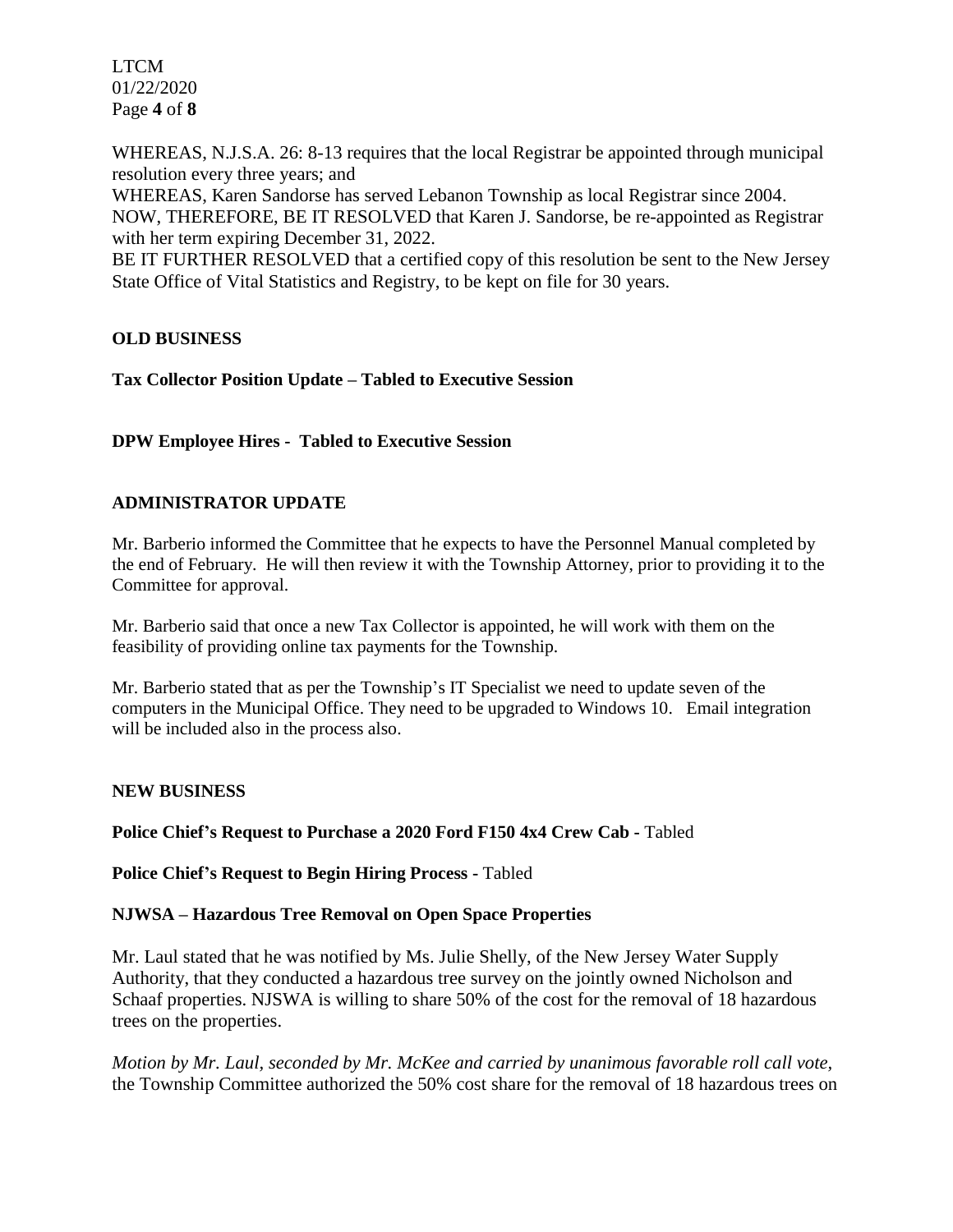LTCM 01/22/2020 Page **5** of **8**

the Nicholson and Schaaf properties. The total cost for the tree removal is \$6650 with Lebanon Township's portion being \$3325. The Open Space Trust Fund will cover the cost.

## **Township Historian's Bylaws**

Mr. McKee stated that the Historians had two meetings to review their by-laws and they were approved with a majority decision. The By-laws provide a parliamentary process which promotes a majority rule. Mr. McKee said that he feels that the By-laws address all that the Historians were seeking.

*Motion by Mr. McKee, seconded by Mr. Laul and carried by unanimous favorable roll call vote,* the Township Committee approved the Township Historian's Bylaws as submitted.

# **Township Historians – Acceptance of Donation of Sleigh and Shed**

Mr. McKee said that a Historical Bobsled School Bus was donated to Squire's Point. Point Mountain Construction refurbished the Sled and now Squire's Point would like to donate it to the Historians. Mr. McKee said that the question of how and where to house the sled has been raised. The Historians unanimously agreed that a shed would be beneficial, to house the sled, and they can also store other historical artifacts in it. Squire's Point has also agreed to donate the shed. The Historians are requesting that the Township accept the donation of the sled and a shed. The shed will be placed on museum grounds, to the left of the Museum, toward the back, but not effecting the septic. The shed will be built by an Amish company, Lancaster Barns, on the site.

Ms. Koehler stated concerns that she has with Squire's Point finances and noted apprehensions she has with placing a 40 ft. shed on the museum property without approvals from the Township.

Ms. Koehler also asked who will maintain the shed in the future. Attorney Lyons said that the maintenance of the shed, in the future, will be the responsibility of the Township.

Mr. Wunder questioned if the shed will aesthetically fit on the Museum property and suggested placing the shed in the Park.

*Motion by Mr. Wunder, seconded by Mr. Laul and carried by favorable roll call vote, the* Township Committee approved the acceptance of a Sled and Shed and for it to be placed on the Museum property. AYES; Wunder, Laul, McKee ABSTAIN: Koehler, Schmidt

## **Schedule Budget Meetings**

*Motion by Ms. Koehler, seconded by Mr. Laul and carried by unanimous favorable roll call vote,* the Township Committee scheduled Budget Work Sessions to be held on March 5th, March 12th, March 19th and March  $26<sup>th</sup>$ . All meetings are to be held at 6:00 p.m.

# **Approve Junk Yard Application – Burd Salvage**

*Motion by Mr. Laul, seconded by Mr. Wunder carried by unanimous favorable roll call vote, the* Township Committee approved a Junk Yard application for Burd Salvage for the 2020 year.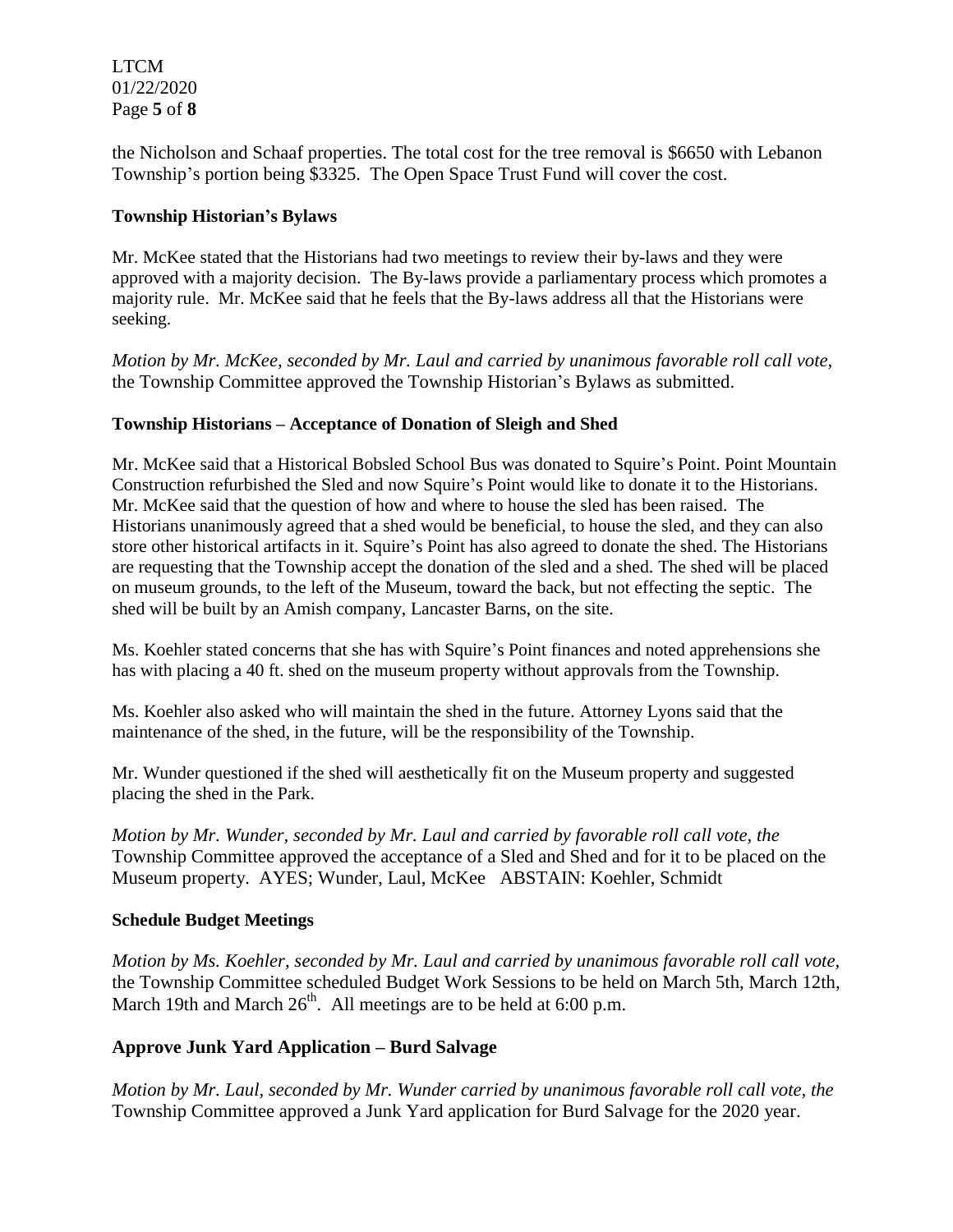LTCM 01/22/2020 Page **6** of **8**

# **Approve Junk Yard Application – Milkowski and Sons, LLC**

*Motion by Mr. Laul, seconded by Mr. Wunder and carried by unanimous favorable roll call vote,* the Township Committee approved a Junk Yard application for Milkowski and Sons, LLC for the 2020 year.

## **PRESENTATION OF VOUCHERS**

Committee Members provided a description of vouchers exceeding \$1000.00.

*Motion by Mr. Wunder, seconded by Mr. Laul and carried by unanimous favorable roll call vote, the* Township Committee approved the January 22, 2020 bill list in the amount \$304,693.11.

## **CORRESPONDENCE**

- a. Tax Collector's Report for the Month of December 2019
- b. Tax Collector's 2019 Annual Report
- c. Animal Control Officer's Report December 2019
- d. Recycling Coordinator Memo 2019 Free Computer/Electronic & Scrap Metal Event
- e. Curator Memo Upcoming Events at the Museum
- f. Dreams for Kids/Voorhees HS Baseball Booster Club Event Invitation

## **PUBLIC COMMENTS**

*Motion by Ms. Koehler, seconded by Mr. McKee and carried by unanimous favorable roll call vote,* the Township Committee opened the Public Comment portion of the meeting at 7:37 p.m.

Ms. Larami Silber asked what the Township's responsibility would be with the schools if the proposed Haberman Site, on Valley Road in Hampton, is constructed as the Township shares a school with Hampton. Mayor Schmidt said that the School Board would need to answer the question. Ms. Koehler said that she will try to get information at the next school board meeting.

Ms. Jean Lang informed the Committee that she received a letter from Professional Property Appraisers. They did provide her with comps for her property but she does not feel that they are good comparisons. Ms. Lang also noted that with the potential for the new development she is concerned that more traffic will bring down the value of her property. Ms. Lang said that she did receive a new assessed evaluation but it did not have much detail. Ms. Lange recommended that, for future revaluations, comps should be mailed to the property owner so they are empowered to respond.

Ms. Lang informed the Committee that she has noticed four racoons that had died near her home. She is concerned that they may have rabies. Ms. Lang made many calls regarding the racoons and was informed that wildlife will only be tested for rabies if there is exposure to humans or family pets.

*Motion by Mr. Laul, seconded by Mr. Wunder and carried by unanimous favorable roll call vote*, the Township Committee closed the public comment portion of the meeting at 7:45 p.m.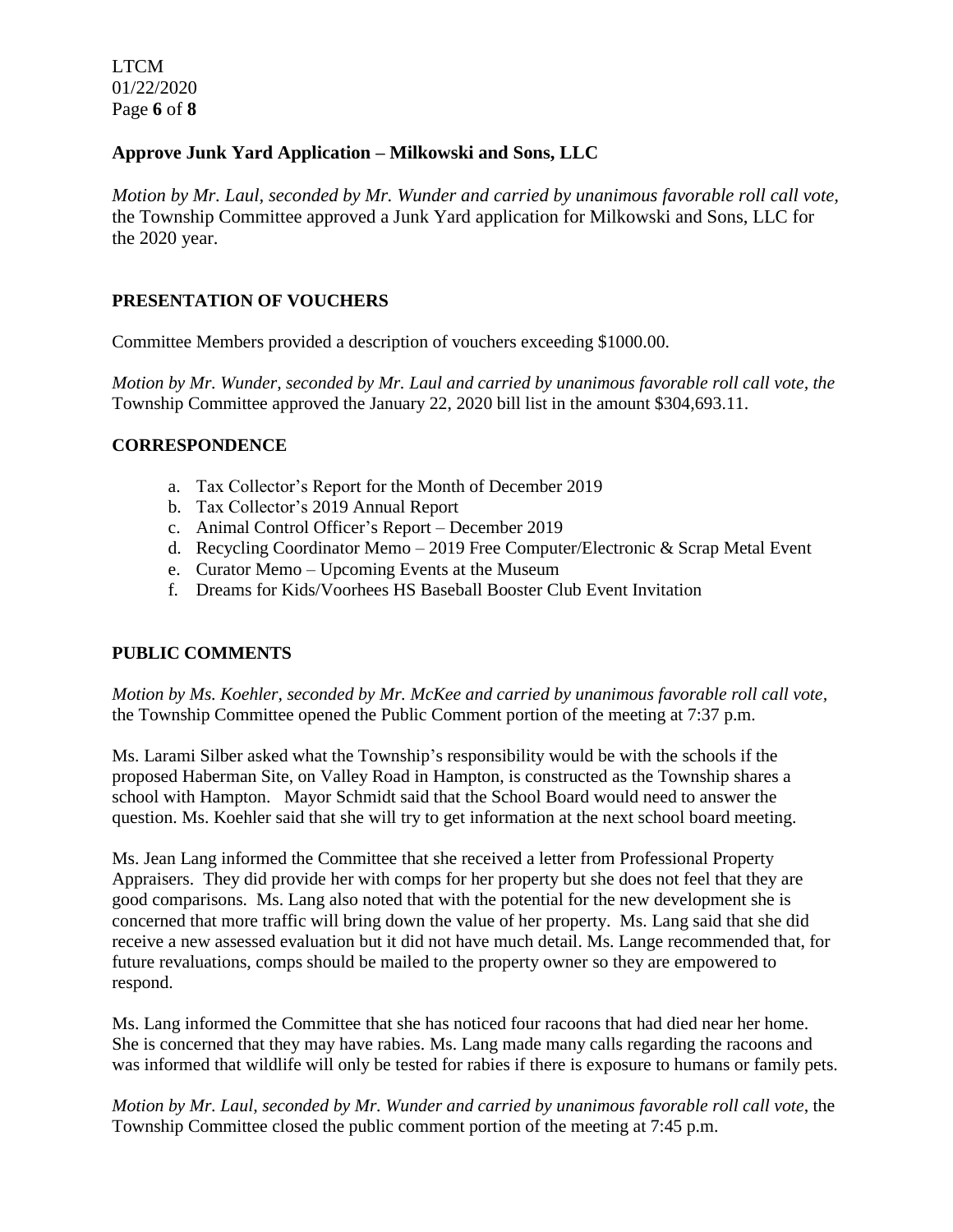LTCM 01/22/2020 Page **7** of **8**

### **EXECUTIVE SESSION - Resolution No. 25-2020**

*Motion by Mr. Laul, seconded by Mr. Wunder and carried by unanimous favorable roll call vote, the* Township Committee approved Resolution No. 25-2020 and convened in executive session at 7:46 p.m. It is anticipated that action will be taken.

## **TOWNSHIP OF LEBANON COUNTY OF HUNTERDON STATE OF NEW JERSEY RESOLUTION NO. 25-2020 RESOLUTION AUTHORIZING EXECUTIVE SESSION**

**WHEREAS**, the Open Public Meetings Act; *N.J.S.A.* 10:4-6 *et seq*., declares it to be the public policy of the State to insure the right of citizens to have adequate advance notice of and the right to attend meetings of public bodies at which business affecting the public is discussed or acted upon; and

**WHEREAS**, the Open Public Meetings Act also recognizes exceptions to the right of the public to attend portions of such meetings; and

**WHEREAS**, the Mayor and Committee find it necessary to conduct an executive session closed to the public as permitted by the *N.J.S.A*. 40:4-12; and

**WHEREAS**, the Mayor and Committee will reconvene in public session at the conclusion of the executive session;

**NOW, THEREFORE, BE IT RESOLVED** by the Mayor and Committee of the Township of Lebanon, County of Hunterdon, State of New Jersey that they will conduct an executive session to discuss the following topic(s) as permitted by *N.J.S.A*. 40:4-12:

\_\_\_\_\_\_A matter which Federal Law, State Statute or Rule of Court requires be kept confidential or excluded from discussion in public (Provision relied upon:

 $\qquad \qquad ; \qquad$ A matter where the release of information would impair a right to receive funds from the federal government;

\_\_\_\_\_\_A matter whose disclosure would constitute an unwarranted invasion of individual privacy;

 $\qquad \qquad$  ):

\_\_\_\_\_\_A collective bargaining agreement, or the terms and conditions thereof (Specify contract:

 $X$   $\Delta$  matter involving the purpose, lease or acquisition of real property with public funds, the setting of bank rates or investment of public funds where it could adversely affect the public interest if discussion of such matters were disclosed; **Real Estate Acquisitions**

Tactics and techniques utilized in protecting the safety and property of the public provided that their disclosure could impair such protection;

\_\_\_\_\_\_Investigations of violations or possible violations of the law;

Pending or anticipated litigation or contract negotiation in which the public body is or may become a party; (The general nature of the litigation or contract negotiations is:

Professional Service Contracts The public disclosure of such information at this time would have a potentially negative impact on the municipality's position in the litigation or negotiation; therefore this information will be withheld until such time as the matter is concluded or the potential for negative impact no longer exists.)

 Matters falling within the attorney-client privilege, to the extent that confidentiality is required in order for the attorney to exercise his or her ethical duties as a lawyer; (The general